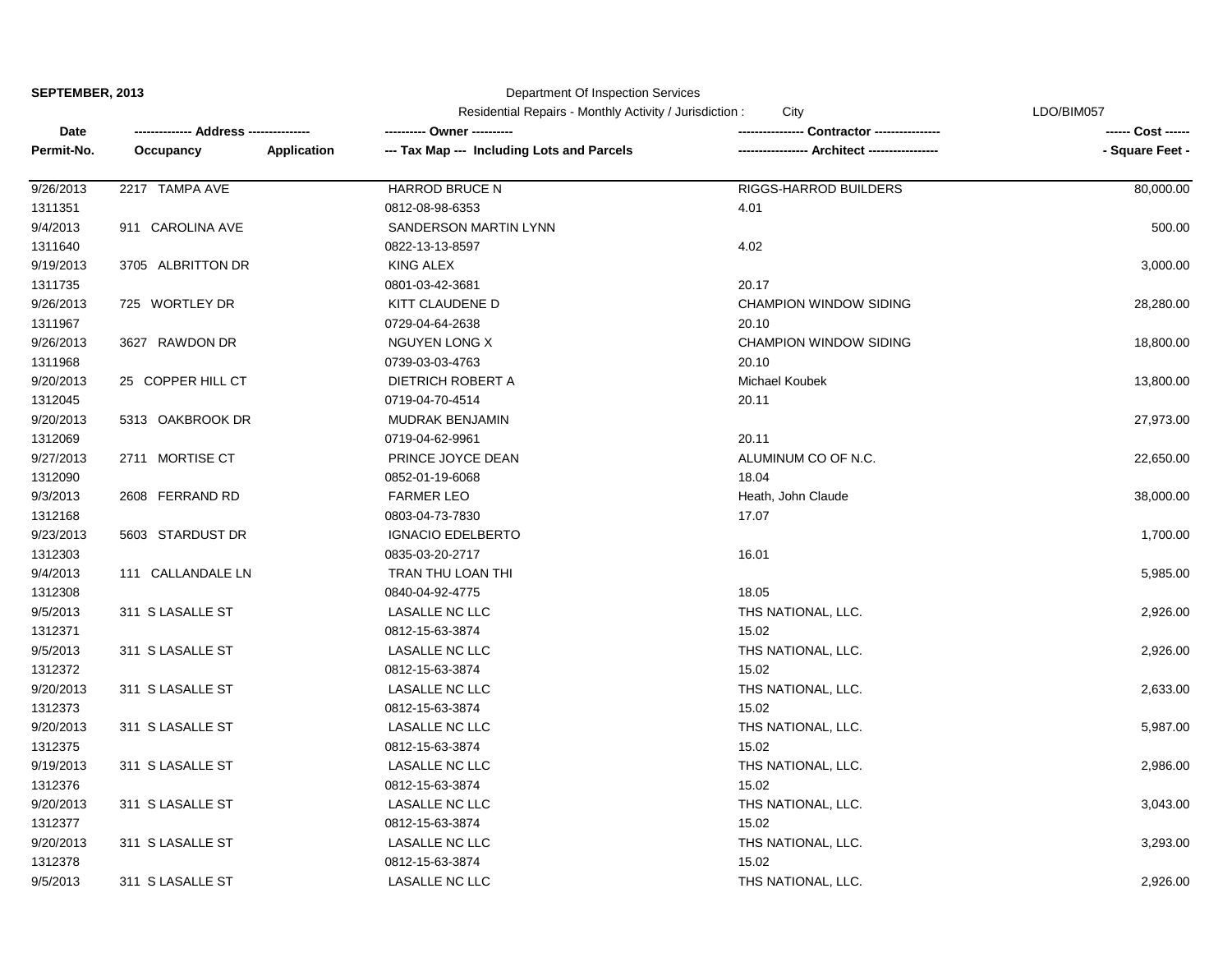|            |                       |                    | Residential Repairs - Monthly Activity / Jurisdiction :<br>City |                                 | LDO/BIM057         |  |
|------------|-----------------------|--------------------|-----------------------------------------------------------------|---------------------------------|--------------------|--|
| Date       | Address -----         |                    |                                                                 | Contractor ----------------     | ------ Cost ------ |  |
| Permit-No. | Occupancy             | <b>Application</b> | --- Tax Map --- Including Lots and Parcels                      |                                 | - Square Feet -    |  |
| 1312465    |                       |                    | 0812-15-63-3874                                                 | 15.02                           |                    |  |
| 9/18/2013  | 311 S LASALLE ST      |                    | LASALLE NC LLC                                                  | THS NATIONAL, LLC.              | 2,941.00           |  |
| 1312467    |                       |                    | 0812-15-63-3874                                                 | 15.02                           |                    |  |
| 9/12/2013  | 602 PRIMITIVE ST      |                    | MEASHEY KENNETH H                                               | PEGASUS LAND CO., LLC           | 110,000.00         |  |
| 1312498    |                       |                    | 0831-05-17-9575                                                 | 11                              |                    |  |
| 9/20/2013  | 2328 ORIOLE DR        |                    | CHANDLER LEMILE D                                               |                                 | 32,255.00          |  |
| 1312517    |                       |                    | 0719-02-66-6778                                                 | 20.07                           |                    |  |
| 9/17/2013  | 311 S LASALLE ST      |                    | LASALLE NC LLC                                                  | THS NATIONAL, LLC.              | 1,951.00           |  |
| 1312553    |                       |                    | 0812-15-63-3874                                                 | 15.02                           |                    |  |
| 9/6/2013   | 5 ANTIOCH CT          |                    | SULLIVAN DANIEL L                                               |                                 | 7,800.00           |  |
| 1312557    |                       |                    | 0850-01-10-9090                                                 | 18.05                           |                    |  |
| 9/4/2013   | 4703 MILLER DR        |                    | HILD DAVID J                                                    | <b>GARUDA CUSTOM DECKS</b>      | 5,900.00           |  |
| 1312567    |                       |                    | 0834-04-61-5020                                                 | 17.08                           |                    |  |
| 9/3/2013   | 1023 ALABAMA AVE      |                    | <b>GRAUNKE CHERYL</b>                                           | James River Building Company    | 12,300.00          |  |
| 1312578    |                       |                    | 0822-13-04-0590                                                 | 4.02                            |                    |  |
| 9/9/2013   | 5208 LAKEDALE DR      |                    | DEGRAAF LAWRENCE G                                              | <b>GLASGOW VENTURES, LLC</b>    | 21,000.00          |  |
| 1312586    |                       |                    | 0727-01-48-1309                                                 | 20.12                           |                    |  |
| 9/3/2013   | 4612 BROOKLANE DR     |                    | GREENSTREET EMILY ELISABETH                                     | W.D. OSBORNE GENERAL CONTRACTOR | 35,000.00          |  |
| 1312613    |                       |                    | 0824-01-45-2776                                                 | 16.03                           |                    |  |
| 9/12/2013  | 124 GLENVIEW LN       |                    | REDWOOD NEVILLE                                                 |                                 | 1,500.00           |  |
| 1312614    |                       |                    | 0850-01-05-6179                                                 | 18.05                           |                    |  |
| 9/6/2013   | 1702 MOREHEAD HILL CT |                    | TRUTNA SHAWN M                                                  | <b>KENNETH W. BATTS</b>         | 100.00             |  |
| 1312626    |                       |                    | 0850-03-31-9628                                                 | 18.05                           |                    |  |
| 9/27/2013  | 1816 MOREHEAD HILL CT |                    | TRUTNA SHAYNE C                                                 | <b>KENNETH W. BATTS</b>         | 5,000.00           |  |
| 1312628    |                       |                    | 0850-03-31-4080                                                 | 18.05                           |                    |  |
| 9/5/2013   | 900 LEON ST           |                    | ADORNO REYNA ISABELLE PEREZ Y                                   |                                 | 7,000.00           |  |
| 1312679    |                       |                    | 0822-08-78-8353                                                 | 1.02                            |                    |  |
| 9/3/2013   | 115 WATTS ST          |                    | MATHER RICHARD CHARLES III                                      | Garden Gate, LLC                | 3,000.00           |  |
| 1312688    |                       |                    | 0821-07-69-1756                                                 | 8.02                            |                    |  |
| 9/4/2013   | 511 VIVALDI DR        |                    | <b>ESTRELLA CYNTHIA</b>                                         | Peter Sjogren                   | 3,100.00           |  |
| 1312692    |                       |                    | 0825-03-42-4862                                                 | 16.03                           |                    |  |
| 9/9/2013   | 211 S DRIVER ST       |                    | MYLES JOHN P                                                    | <b>Eastside Creation Inc</b>    | 14,600.00          |  |
| 1312701    |                       |                    | 0831-15-62-3807                                                 | 10.01                           |                    |  |
| 9/6/2013   | 1204 CARIBOU XING     |                    | RAY JOEL D                                                      |                                 | 20,800.00          |  |
| 1312710    |                       |                    | 0717-02-69-7918                                                 | 20.12                           |                    |  |
| 9/4/2013   | 5332 REVERE RD        |                    | NIOLET BENJAMIN L                                               |                                 | 2,000.00           |  |
| 1312711    |                       |                    | 0727-02-77-6247                                                 | 20.13                           |                    |  |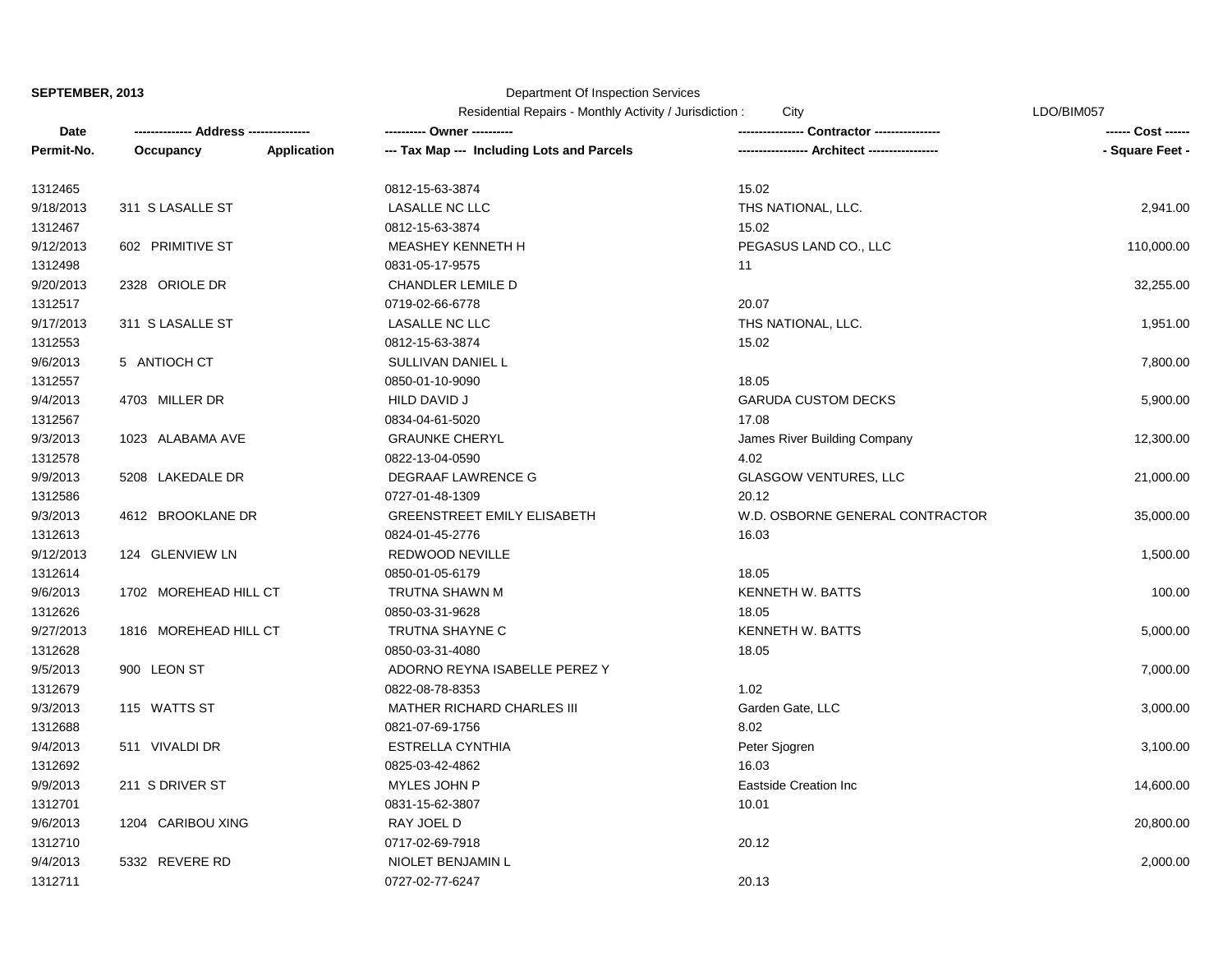|            |                        |             | Residential Repairs - Monthly Activity / Jurisdiction :<br>City |                                                      | LDO/BIM057         |
|------------|------------------------|-------------|-----------------------------------------------------------------|------------------------------------------------------|--------------------|
| Date       | Address -----          |             | ---------- Owner ----------                                     | <b>Contractor -----------</b>                        | ------ Cost ------ |
| Permit-No. | Occupancy              | Application | --- Tax Map --- Including Lots and Parcels                      | -- Architect -----                                   | - Square Feet -    |
| 9/5/2013   | 1212 WALL ST           |             | <b>HOUSE RESCUE LLC</b>                                         | <b>Steven Nedrud</b>                                 | 25,500.00          |
| 1312716    |                        |             | 0831-10-35-8082                                                 | 11                                                   |                    |
| 9/5/2013   | 2821 DUKE HOMESTEAD RD |             | TRIANGLE FUNDING LLC                                            | GILLIS, J.E.                                         | 16,600.00          |
| 1312729    |                        |             | 0823-18-22-5187                                                 | 17.05                                                |                    |
| 9/5/2013   | 2500 STEPHENSON ST     |             | <b>JACOBI MATHEW N</b>                                          |                                                      | 9,750.00           |
| 1312730    |                        |             | 0832-10-47-6106                                                 | 1.01                                                 |                    |
| 9/5/2013   | 1417 ACADIA ST         |             | <b>MERRILL REBECCA</b>                                          | Home Installation Professionals                      | 1,000.00           |
| 1312731    |                        |             | 0832-13-13-1000                                                 | 2                                                    |                    |
| 9/16/2013  | 4620 BROOKLANE DR      |             | LOWE RUSSELL                                                    | Sheds USA                                            | 2,400.00           |
| 1312741    |                        |             | 0824-01-45-2968                                                 | 16.03                                                |                    |
| 9/26/2013  | 208 W GEER ST          |             | <b>GURLEY MEN VENTURES LLC</b>                                  | <b>Trans Perry</b>                                   | 23,500.00          |
| 1312754    |                        |             | 0832-17-00-5368                                                 | $\overline{2}$                                       |                    |
| 9/10/2013  | 300 CHESAPEAKE AVE     |             | <b>COPPINGER ERIKA</b>                                          | Erika Jefferson                                      | 1,750.00           |
| 1312758    |                        |             | 0825-04-80-2229                                                 | 16.01                                                |                    |
| 9/10/2013  | 2514 NATION AVE        |             | SORTIJAS STEVE P                                                | Anne Duncan                                          | 100.00             |
| 1312760    |                        |             | 0811-20-91-8138                                                 | 6                                                    |                    |
| 9/20/2013  | 909 W CARVER ST        |             | <b>ESSER RYAN M</b>                                             | Home Installation Professionals                      | 5,368.00           |
| 1312763    |                        |             | 0823-15-53-3751                                                 | 17.05                                                |                    |
| 9/10/2013  | 6518 GLEN FORREST DR   |             | LAWSON DOUGLAS K                                                | Energeyes                                            | 2,600.00           |
| 1312764    |                        |             | 0708-03-44-7093                                                 | 20.12                                                |                    |
| 9/12/2013  | 4815 MARVIN DR         |             | KURCZAK JOAN F                                                  | <b>Mike Adams Construction</b>                       | 3,750.00           |
| 1312771    |                        |             | 0709-02-57-0441                                                 | 20.18                                                |                    |
| 9/9/2013   | 4012 BRISTOL RD        |             | TUPPER DONALD E                                                 | Ocoro Enterprises                                    | 1,000.00           |
| 1312772    |                        |             | 0719-01-46-4797                                                 | 20.08                                                |                    |
| 9/24/2013  | 414 N DRIVER ST        |             | <b>BRIGHT DARRY B</b>                                           | NC Rebuild, Inc.                                     | 7,000.00           |
| 1312773    |                        |             | 0831-11-65-0293                                                 | 10.02                                                |                    |
| 9/12/2013  | 2940 WELCOME DR        |             | <b>BENTLEY CHARLES A JR</b>                                     | AIELLO BUILDERS, INC.                                | 125,700.00         |
| 1312783    |                        |             | 0811-13-02-1619                                                 | 20.17                                                |                    |
| 9/30/2013  | 2704 WOODMONT DR       |             | PAULEY NISSA RHEA                                               |                                                      | 6,300.00           |
| 1312785    |                        |             | 0823-17-10-8467                                                 | 17.05                                                |                    |
| 9/12/2013  | 2804 CHELSEA CIR       |             | NELSON RENDON C                                                 | Sustainable Building Solutions LLC dba Green Horizon | 25,000.00          |
| 1312794    |                        |             | 0719-02-69-5161                                                 | 20.08                                                |                    |
| 9/12/2013  | 916 VIRGIE ST          |             | CONNOLLY RYAN T                                                 | Sustainable Building Solutions LLC dba Green Horizon | 24,000.00          |
| 1312795    |                        |             | 0822-13-23-4649                                                 | 4.02                                                 |                    |
| 9/19/2013  | 506 FERNWAY AVE        |             | <b>BDV II LLC</b>                                               | RIGGS-HARROD BUILDERS                                | 1,000.00           |
| 1312799    |                        |             | 0821-08-88-3857                                                 | 8.02                                                 |                    |
| 9/19/2013  | 508 FERNWAY AVE        |             | <b>BDV II LLC</b>                                               | RIGGS-HARROD BUILDERS                                | 1,000.00           |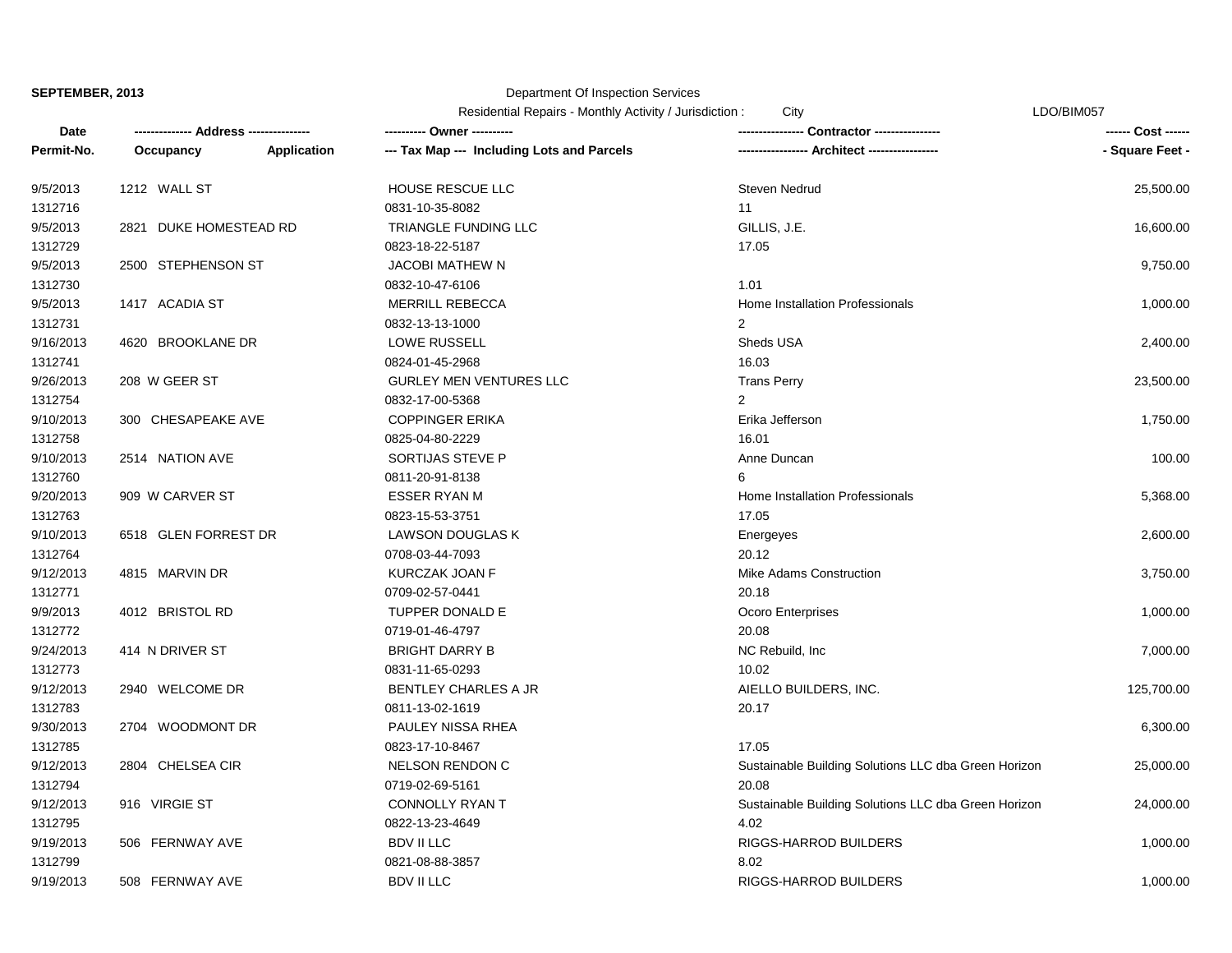## Department Of Inspection Services

| Residential Repairs - Monthly Activity / Jurisdiction : |  |  |
|---------------------------------------------------------|--|--|
|---------------------------------------------------------|--|--|

Residential Repairs - Monthly Activity - Monthly Activity - MonthLyne : City Activity - City Activity - City LDO/BIM057

| Date       |                        |                    | ---------- Owner ----------                |                                     | ------ Cost ------ |
|------------|------------------------|--------------------|--------------------------------------------|-------------------------------------|--------------------|
| Permit-No. | Occupancy              | <b>Application</b> | --- Tax Map --- Including Lots and Parcels | ---- Architect ------------------   | - Square Feet -    |
| 1312800    |                        |                    | 0821-08-88-3808                            | 8.02                                |                    |
| 9/16/2013  | 15 GOODYEAR CIR        |                    | DEAN JOSEPH D                              | ALUMINUM CO OF N.C.                 | 11,950.00          |
| 1312804    |                        |                    | 0728-04-62-4541                            | 20.13                               |                    |
| 9/25/2013  | 3935 COLORADO AVE      |                    | JONES JULIA A                              | David Jantzen                       | 2,500.00           |
| 1312805    |                        |                    | 0709-02-96-1364                            | 20.18                               |                    |
| 9/16/2013  | 602 PRIMITIVE ST       |                    | MEASHEY KENNETH H                          | PEGASUS LAND CO., LLC               | 20,000.00          |
| 1312812    |                        |                    | 0831-05-17-9575                            | 11                                  |                    |
| 9/16/2013  | 1008 RAVEN ST          |                    | MCCOY FLOSSIE ANN                          | TaraMar, Inc.                       | 22,600.00          |
| 1312817    |                        |                    | 0833-20-71-8964                            | 17.09                               |                    |
| 9/17/2013  | 2303 ANTHONY DR        |                    | ROOP-SCHAEFER BARBARA                      | THD AT-HOME SERVICES, INC.          | 6,676.00           |
| 1312844    |                        |                    | 0803-04-62-7050                            | 17.07                               |                    |
| 9/17/2013  | 1300 OAKLAND AVE       |                    | HUETTER REINHARD                           | THD AT-HOME SERVICES, INC.          | 4,990.00           |
| 1312846    |                        |                    | 0822-09-15-3861                            | 4.01                                |                    |
| 9/17/2013  | 3323 DUKE HOMESTEAD RD |                    | DUKE CONNIE L                              | THD AT-HOME SERVICES, INC.          | 7,983.00           |
| 1312847    |                        |                    | 0823-11-65-3311                            | 17.05                               |                    |
| 9/17/2013  | 212 E GEER ST          |                    | <b>BARNES ARTHUR L JR</b>                  | Renovision Properties, LLC          | 85,000.00          |
| 1312848    |                        |                    | 0832-17-10-8073                            | 9                                   |                    |
| 9/23/2013  | 404 OLD FOX TRL        |                    | RUSSELL KRISTEN JANE                       | <b>SUNDOG BUILDERS</b>              | 6,000.00           |
| 1312849    |                        |                    | 0719-04-60-4779                            | 20.11                               |                    |
| 9/23/2013  | 1315 MORREENE RD       |                    | MORREENE LLC                               | THS NATIONAL, LLC.                  | 3,902.00           |
| 1312850    |                        |                    | 0812-18-40-3998                            | 15.02                               |                    |
| 9/23/2013  | 1315 MORREENE RD       |                    | VAC LIMITED PARTNERSHIP                    | THS NATIONAL, LLC.                  | 3,902.00           |
| 1312852    |                        |                    | 0812-18-40-3998                            | 15.02                               |                    |
| 9/27/2013  | 4533 MALVERN RD        |                    | <b>GARRETT CHRISTOPHER M</b>               |                                     | 13,000.00          |
| 1312853    |                        |                    | 0719-03-22-5703                            | 20.08                               |                    |
| 9/19/2013  | 2023 CAROLINA AVE      |                    | <b>GOODWYN MARY FRANCES EST</b>            | CRABTREE, GAIL                      | 25,000.00          |
| 1312857    |                        |                    | 0822-05-28-1892                            | 4.01                                |                    |
| 9/20/2013  | 504 N HYDE PARK AVE    |                    | HABITAT FOR HUMANITY OF DURHAM             | HABITAT FOR HUMANITY OF DURHAM INC. | 71,500.00          |
| 1312861    |                        |                    | 0831-11-55-0560                            | 10.01                               |                    |
| 9/19/2013  | 2816 SAGEBRUSH LN      |                    | ROGERS RICHARD A                           | Home Installation Professionals     | 1,958.00           |
| 1312862    |                        |                    | 0759-03-01-8692                            | 20.14                               |                    |
| 9/19/2013  | 5700 BARBEE RD         |                    | SPROULE CHARLES G IV                       |                                     | 1,000.00           |
| 1312868    |                        |                    | 0729-04-50-5659                            | 20.12                               |                    |
| 9/19/2013  | 2211 SOUTHERN DR       |                    | LAWRENCE CAROL L                           | Rebuilding Together of the Triangle | 7,000.00           |
| 1312874    |                        |                    | 0830-04-81-8641                            | 20.14                               |                    |
| 9/27/2013  | 3125 WOODLAND PARK RD  |                    | THOMAS SAMUEL D                            | <b>JAMES COUNCIL</b>                | 19,300.00          |
| 1312879    |                        |                    | 0841-02-88-4876                            | 18.02                               |                    |